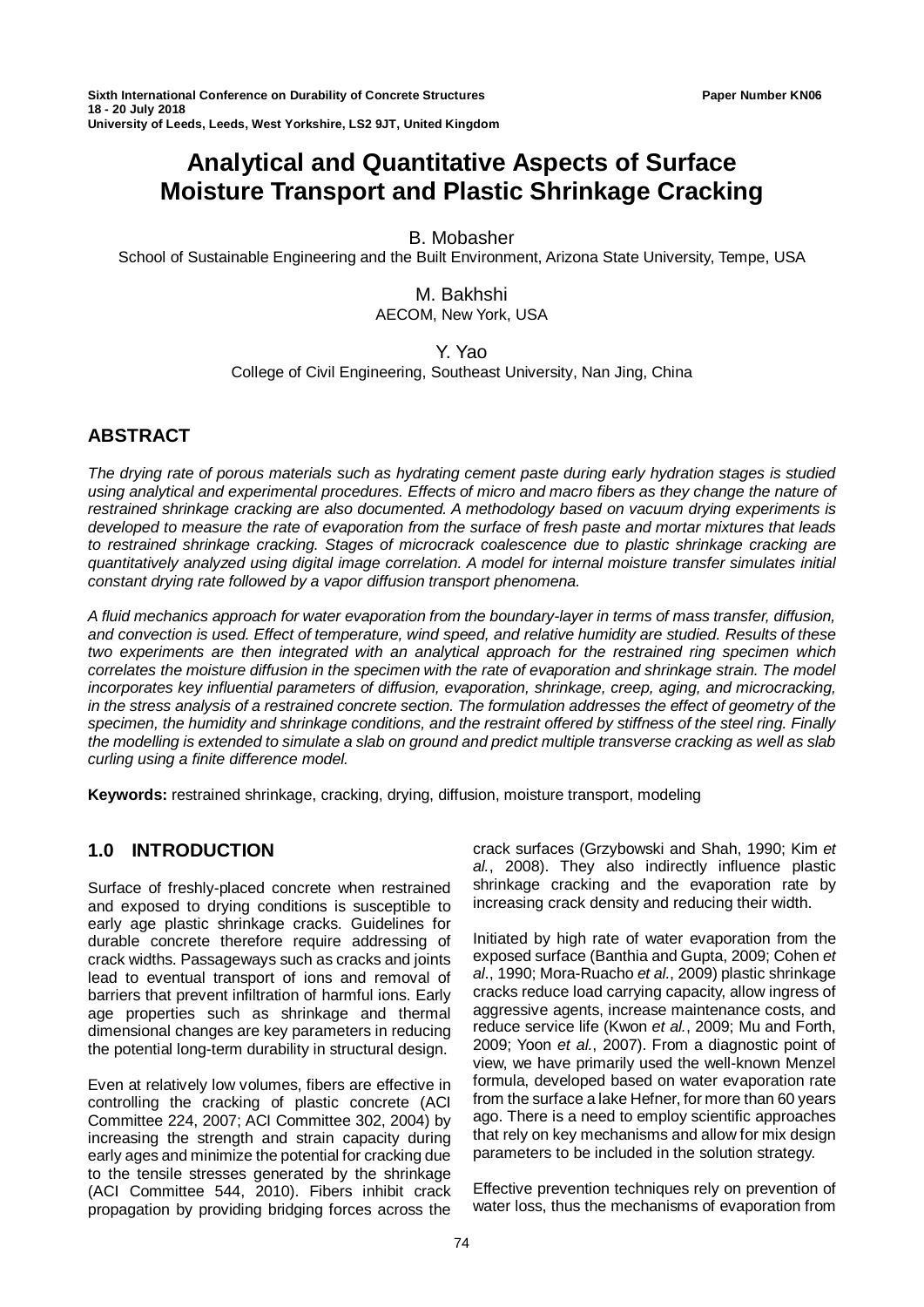the surface given the moisture transport phenomenon is essential in effective control of plastic shrinkage cracks (Banthia *et al.*, 1993; Banthia and Yan, 2000; Grzybowski and Shah, 1990; Qi *et al.,* 2003). During the drying phase, moisture flows through the porous material towards the evaporative surface to supply the necessary surface flux. Diffusion of water through the boundary layer to the surface maintains the equilibrium of liquid-gas phase transition (Arya, 2001; Brighton, 1985; Brutsaert, 1965; Huang, 1997; Prata and Sparrow, 1985; Sultan *et al.*, 2005). The interaction of unsaturated flow within pores and surface evaporation rate can be used to measure moisture diffusivity (Carmeliet *et al.*, 2004; Janz, 1997).

Key factors of plastic shrinkage potential include wind velocity and temperature as they correlate with surface conditions of concrete and its rate of drying. This rate can be obtained from the moisture movement due to the porosity and capillary porosity of the freshly poured mix and allows for determination of degree of potential for bleeding/cracking. The interaction of bleeding and evaporation are modelled by means of nonlinear fluid mechanics, gas transport to the surface and the subsequent evaporation.

### **2.0 LOW PRESSURE DRYING EXPERIMENTS**

Effect of fibers on the moisture loss and evaporation rate were studied by Bakhshi and Mobasher using low-pressure drying tests as shown in Fig. 1 to study the shrinkage cracking of fresh cement paste (Dey *et al.*, 2015). This test method uses a low-pressure vacuum to monitor weight-loss and mass transfer properties during the early drying stages while the development of crack patterns during drying is documented using time-lapse photography. Reduction of crack areal fraction due to increase in the fiber content can be quantitatively measured. Rate of evaporation, weight loss, surface cracking, and mass transfer coefficients are obtained using analytical methods by relating moisture diffusivity to the effect of fibers on apparent diffusion coefficients. As shown in Figs. 2(a) and 2(b), moisture evaporation rate is simulated using a dual-stage drying model and moisture diffusivity constants representing liquid and vapor phases (Dey *et al.*, 2016).

Figure 2 relates the temporal cumulative moisture loss and evaporation flux (Dey *et al.*, 2016). Drying in Stage I is a continuous liquid phase within the pore structure, while Stage II describes a discontinuous liquid-continuous vapor phase within the pore structure. Moisture removal in Stage II is dominated by diffusion coefficient of the internal microstructure, such that the evaporation rate reduces and moisture content decreases below saturation. Shrinkage

cracks occur when the biaxial tension shrinkage stresses exceed the uniaxial tensile strength.



**Fig. 1.** Schematic of vacuum drying test setup



**Fig. 2.** (a) Experimental moisture loss and its Simulation for cement paste (b) Derivation of model coefficients for linearized curve of moisture loss  $\ln (1 - \Delta M / \Delta M_{\text{max}})$  vs. time in stage II.

Figure 3 shows the surface deformation and associated strain distribution. In addition, maximum crack width was significantly reduced (approximately 50-70%) in comparison to control samples. Map cracking on the surface and its morphology are shown.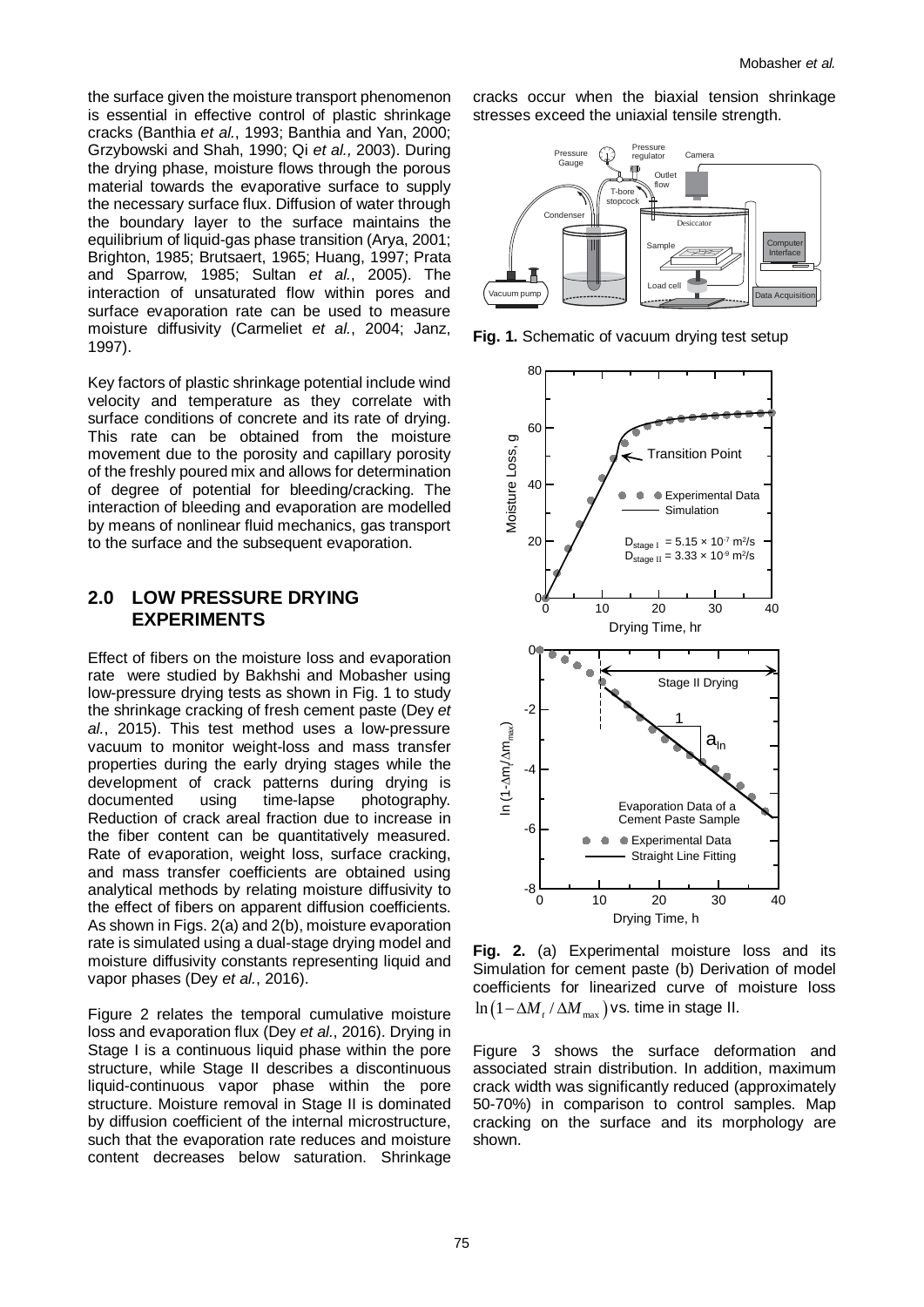

**Fig. 3:** Sequential growth of shrinkage cracks observed in an alkali activated slag specimen within the first hour of the test (Dey *et al.*, 2015).

Comparison of micro and macro wollastonite microfibers with the control matrix as shown in Fig. 4. The time history of total cracked area during the experiment shows crack initiation within 2 hours and crack saturation within 5 hours. Progression of cracks is much faster in the control specimen and addition of coarse (C850 and C2000, representing mean fiber length in microns) and fine grained (F33, F55) wollastonite microfibers both the rate and extent of the crack area are reduced. Use of fine grained fibers result in the lowest crack formation rate (defined as crack area change per unit time), an order of magnitude lower rate than control paste. Relationship between crack area and cumulative moisture loss is expressed as a linear function as shown in Fig. 4b.

# **3.0 FLUID MECHANICS-BASED ESTIMATION OF EVAPORATION RATE**

Using a fluid mechanics approach, the evaporation rate is modelled with four main input parameters of temperature, RH, wind velocity, and moisture diffusion rate. The analytical model is based on two coupled mechanisms and integrates boundary layer theory with diffusion and convection mass transfer (Bakhshi *et al.*, 2012). The first set of equations address the mass transfer and diffusion of water vapor from the pore to the surface in order to maintain a finite thickness boundary layer.

The second component is the convection, primarily due to temperature and wind at the boundary layer. The model validation is by predicting the evaporation rate during the stage I, from a smooth isothermal flat

plate with an external forced convection mass transfer is then coupled with the internal diffusion as shown in Figs. 5(a) and 5(b).



**Fig. 4.** a) Effect of wollastonite micro-reinforcement in crack formation, b) Correlation of moisture loss and crack morphology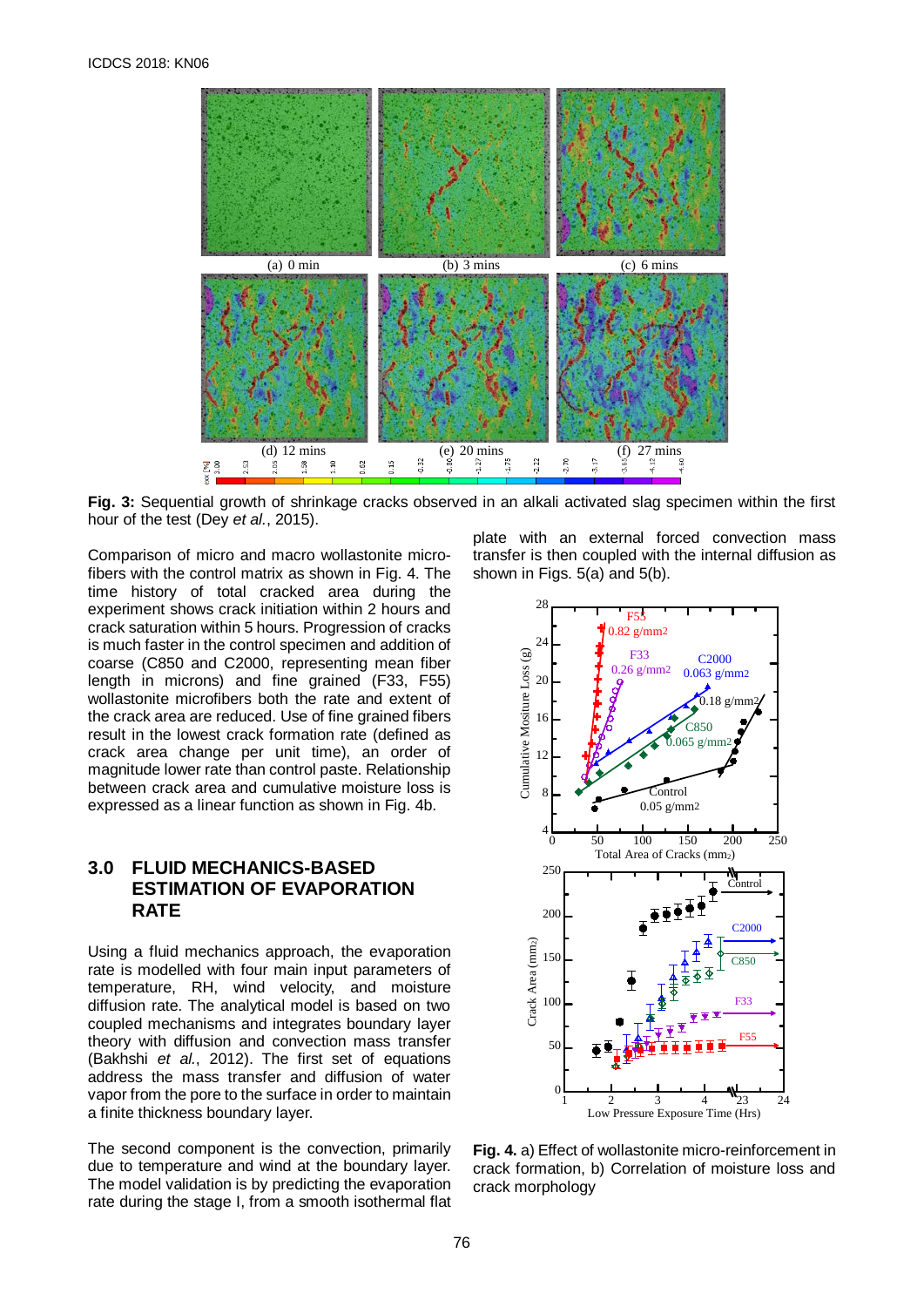

**Fig. 5.** (a) Low saturation state of porous material as the advanced stage of drying, (b) variation of hydraulic potential and vapor pressure from the inferior of material through ambient in stage II drying

The total mass flux of water vapor due to evaporation (E) is calculated from the evaporation equation, i.e. a product of the water vapor concentration gradient near the evaporation surface defined as  $(c_s - c_e)$  as primary driving force and average mass-transfer coefficient  $(\overline{h_m})$ .

$$
E = (c_s - c_e) \overline{h_m} \tag{1}
$$

$$
c_s = M.e_0 / (RT) \text{ and } c_e = M.e_a / (RT)
$$
 (2)

where *cs* is the water vapor concentration of the surface bleed water, or saturated water vapor concentration (kg/m3) and *ce* is the water vapor concentration in the air sufficiently far from the surface. *M* is the molar mass of the water (kg/mol), *R* is the universal gas constant (m<sup>3</sup>.Pa/mol.K), and T is the absolute temperature (K). Parameters  $e_0$  and  $e_a$ 

are the saturation water vapor pressure in the air immediately over the concrete surface, and water vapor pressure in the air surrounding the concrete (Pa), and analogous to the equation developed by Uno (Uno, 1998). The average mass-transfer coefficient  $(h_m)$  is calculated from the diffusivity D  $(1/m<sup>2</sup>s)$ , and the characteristic length in the direction of the air flow, *L* (m) and represented as:

$$
\overline{h_m} = \frac{\overline{Sh_L} D}{L}
$$
\n(3)  
\n
$$
\overline{Sh_L} = 0.6774 \text{ Re}_L^{1/2} Sc^{1/3} \left[ 1 + \left( \frac{0.0468}{Sc} \right)^{2/3} \right]^{-1/4} \text{ Re}_L < \text{Re}_{crit}
$$

$$
\left( 4\right)
$$

$$
\overline{Sh}_{L} = 0.6774 \operatorname{Re}_{crit}^{1/2} Sc^{1/3} \left[ 1 + \left( \frac{0.0468}{Sc} \right)^{2/3} \right]^{-1/4} + 0.037 Sc^{1/3} (\operatorname{Re}_{L}^{0.8} - \operatorname{Re}_{crit}^{0.8}) \qquad \operatorname{Re}_{L} < \operatorname{Re}_{crit}
$$
\n(5)

The characteristic length (*L*) depends on the geometry. For example, for a flat plate, *L* is the distance from the leading edge or the length of slab in the direction of wind. Sherwood number (Sh<sub>L</sub>) as a function of Reynolds (*RL*) and Schmidt (*Sc*) numbers, and represents combined effects of the wind velocity and temperature, or alternatively the ratio of the convective mass transfer to the rate of diffusive mass transport. Schmidt number (*Sc*) represents the ratio of momentum diffusivity (kinematic viscosity) and mass diffusivity, and is used to characterize fluid flows in which there are simultaneous momentum and mass diffusion convection processes. *Rcrit* represents the critical Reynolds number for the flow over a flat water surface.

Average mass-transfer coefficient,  $h_m$ , and temperature reflect the effect of characteristic length in the direction of the air flow. Diffusivity (*D*) is a function of temperature, and the water vapor concentration gradient near the evaporation surface ( *<sup>s</sup> <sup>e</sup> c* − *c* ) as shown in Fig. 6. Parametric studies shown in Fig. 7 reveal a concise effect of the temperature, RH and wind velocity on the evaporation rate. Additionally, effect of evaporation surface in the direction of wind flow on evaporation rates is studied and reduction of evaporation rate relates to increasing characteristic length. The parametric model was applied to the most recent experimental data by Slowik et al. (Slowik et al., 2008); Azenha et al. (Azenha et al., 2007a, 2007b); Lura et al. (Lura et al., 2007); and Hammer (Hammer, 2001).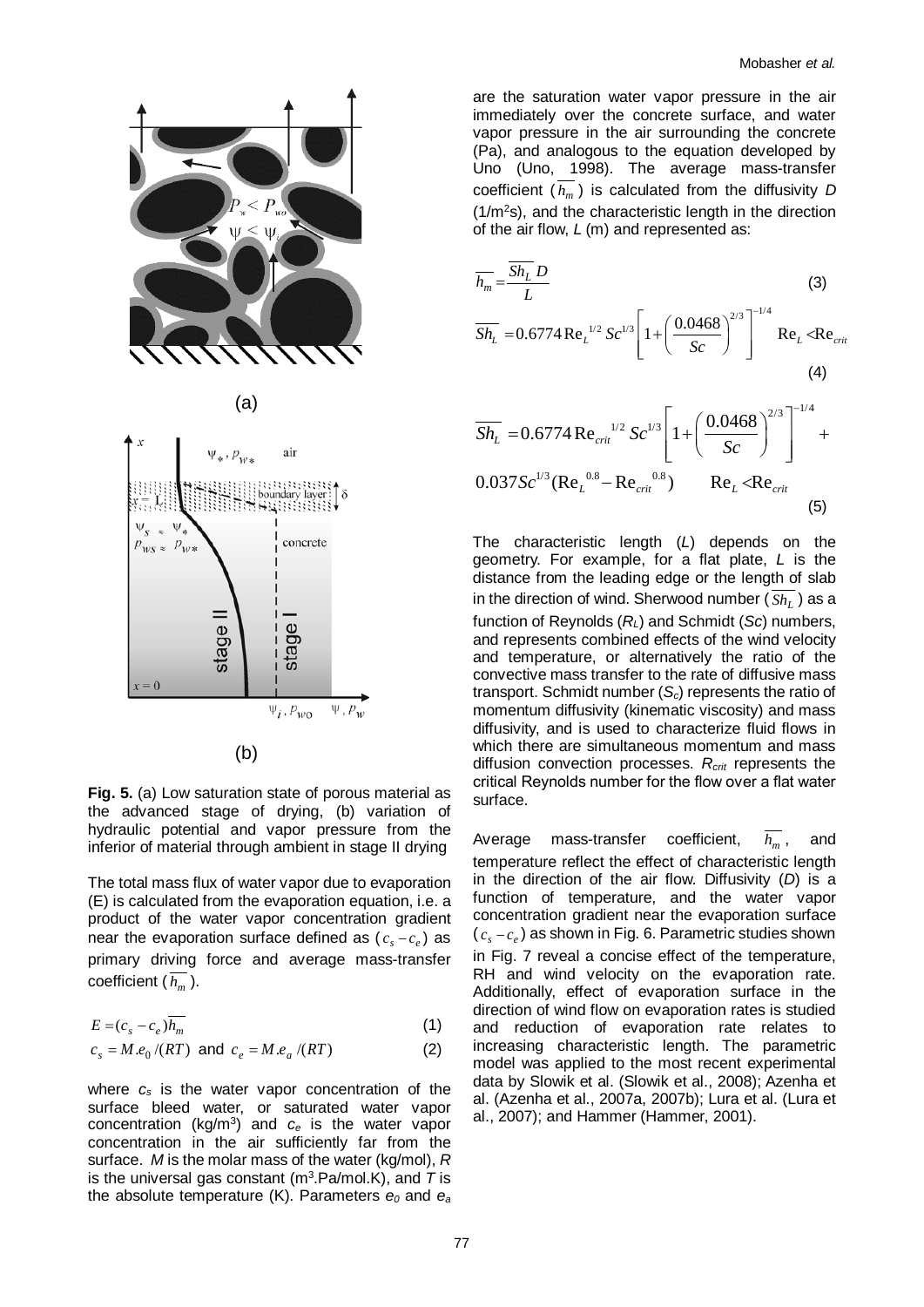

**Fig. 6.** Distribution of water vapor concentration and diffusion boundary layer thickness in laminar, and turbulent regions near concrete interface

## **4.0 MODELING OF THE SHRINKAGE RING SPECIMENS**

Restrained shrinkage tests characterize the role of fibers in cracking potential using AASHTO PP34-99 test specimens ("AASHTO PP 34-99 Standard Practice for Estimating the Cracking Tendency of Concrete," 2005). While plastic shrinkage cracks are 2-D, a majority of modeling efforts address 1-D Mode I cracking by utilizing restraints (Lura *et al.*, 2007; Mora-Ruacho *et al.*, 2009).

Concrete with steel, AR glass, and PP fibers at Vf=0.1% were tested under restrained shrinkage cracking ASTM C 1579-13 (ASTM C1579-13, n.d.) by Rahmani *et al*. (Rahmani *et al.*, 2012). Maximum crack width and total crack area reduced by 30-50% and 40-60%, respectively, while first crack formation was delayed. Modeling was used to address observations (Soranakom *et al.*, 2008; Weiss *et al*., 2000). To simulate this response the components of a 1-D model are shown in Figs. 8 a, b and c. Fig. 8a shows the ring specimen; strain components (c) Concrete tensile stress strain and crack width model are shown in Figs. 8b and 8c respectively.

The shrinkage generates a compressive strain in the steel ring and tension in concrete and the friction between the concrete and steel due to clamping pressure. Cracking occurs when the tensile strain exceeds the allowable strain, and then opening of the crack relieves the stresses as shown in Figs. 9 (a-b). Creep of concrete in tension however allows for continuous load transfer. The input functions for modeling include free shrinkage at the outer surface, creep coefficients, concrete strength development and tensile stress strain relationship. The softening response of concrete continues to carry load in the post peak range as shown in Fig. 9a. Results indicate a significant reduction (up to 3 times less) in crack width using ARG-FRC and control specimens as shown in Fig. 9b. The strain response in the control sample after cracking indicates that concrete completely loses its ability to transfer the forces, while the ARG-FRC show strains in post-crack zone.



**Fig. 7.** Effect of boundary conditions (T, RH, wind, and characteristic length) on the rate of evaporation a) effect of wind velocity, b) effect of RH, c) effect of characteristic length (Slowik *et al.*, 2008)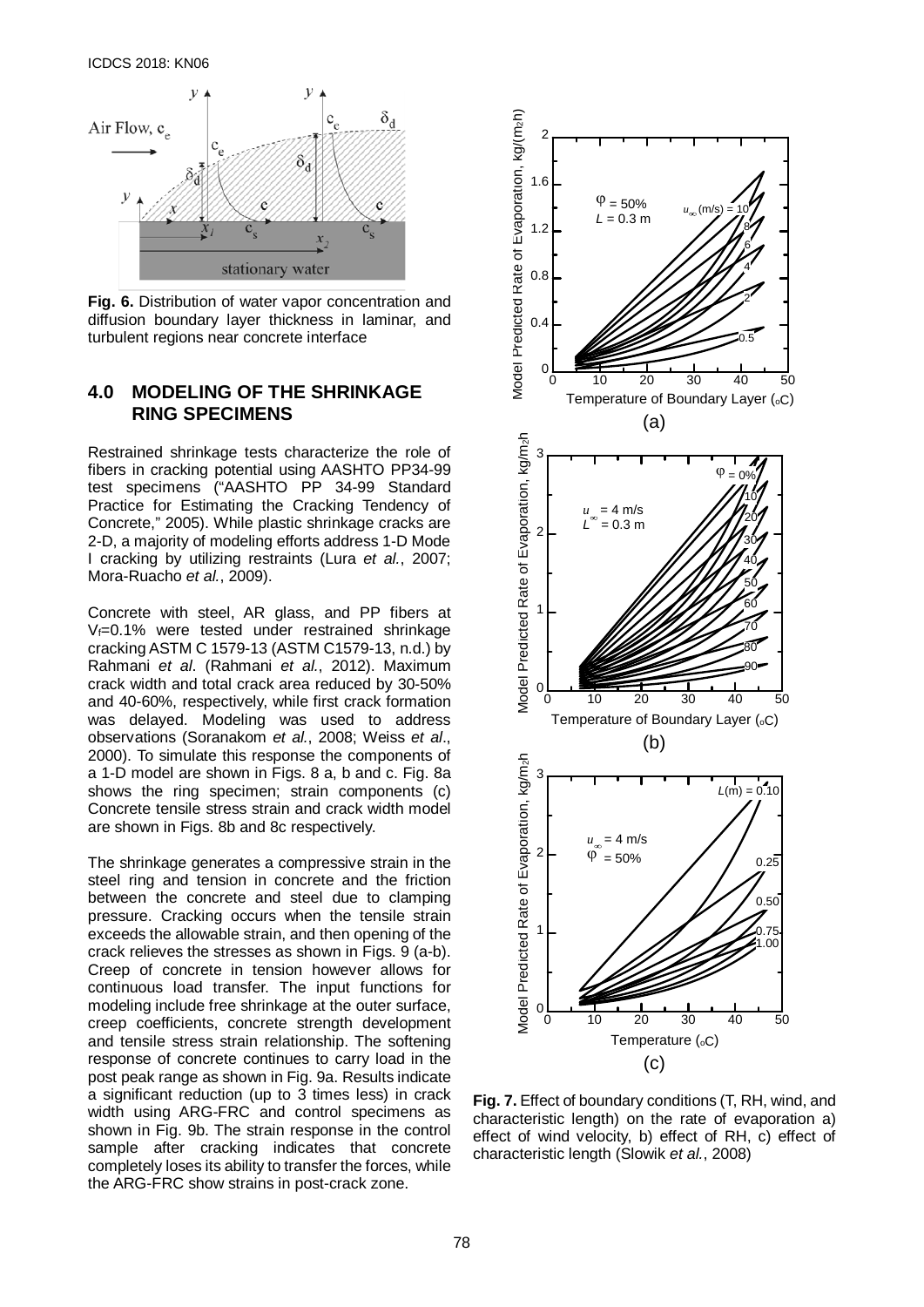

**Fig. 8.** Schematic drawing for drying shrinkage model; (a) ring specimen; (b) strain components (c) Concrete tensile stress strain and crack width model

# **5.0 OVERLAY SHRINKAGE CRACKING AND CURLING**

This strain distribution in a slab is a combination of the shrinkage dominated mechanisms and the applied loads in the context of Euler-Bernoulli assumptions. From a structural point of view, one has to extend relevant microstructural parameters to the full slab that is bound by the joint and subbase restraint conditions as shown in Fig. 10. The strain distribution along the slab length and depth can be used to calculate slab cracking, joint opening, failure, and curling.

Numerical and empirical models addressing the drying shrinkage cracking behavior of joint-free steelfiber-reinforced concrete (SFRC) slabs were studied by Destree *et al.* (Destrée *et al.*, 2015).



**Fig. 9.** Comparison between experimental result and model simulation; (a) strain history at steel ring; (b) crack width at outer concrete surface



**Fig. 10.** Mechanical behavior of cracked FRC slab: **a)**matrix strength for cracking criterion, **b)**nonlinear spring model simulating the frictional force, **c** stresscrack width model, **d** cracked cement composite (Destrée *et al*., 2015).

Using the schematic model shown in Figs. 11, a, b and c. A finite difference model to simulate the effect of shrinkage in consideration to the base support was developed and the numerical solution forms the basis and is extended to an empirical model for drying shrinkage cracking behavior of joint-free fiber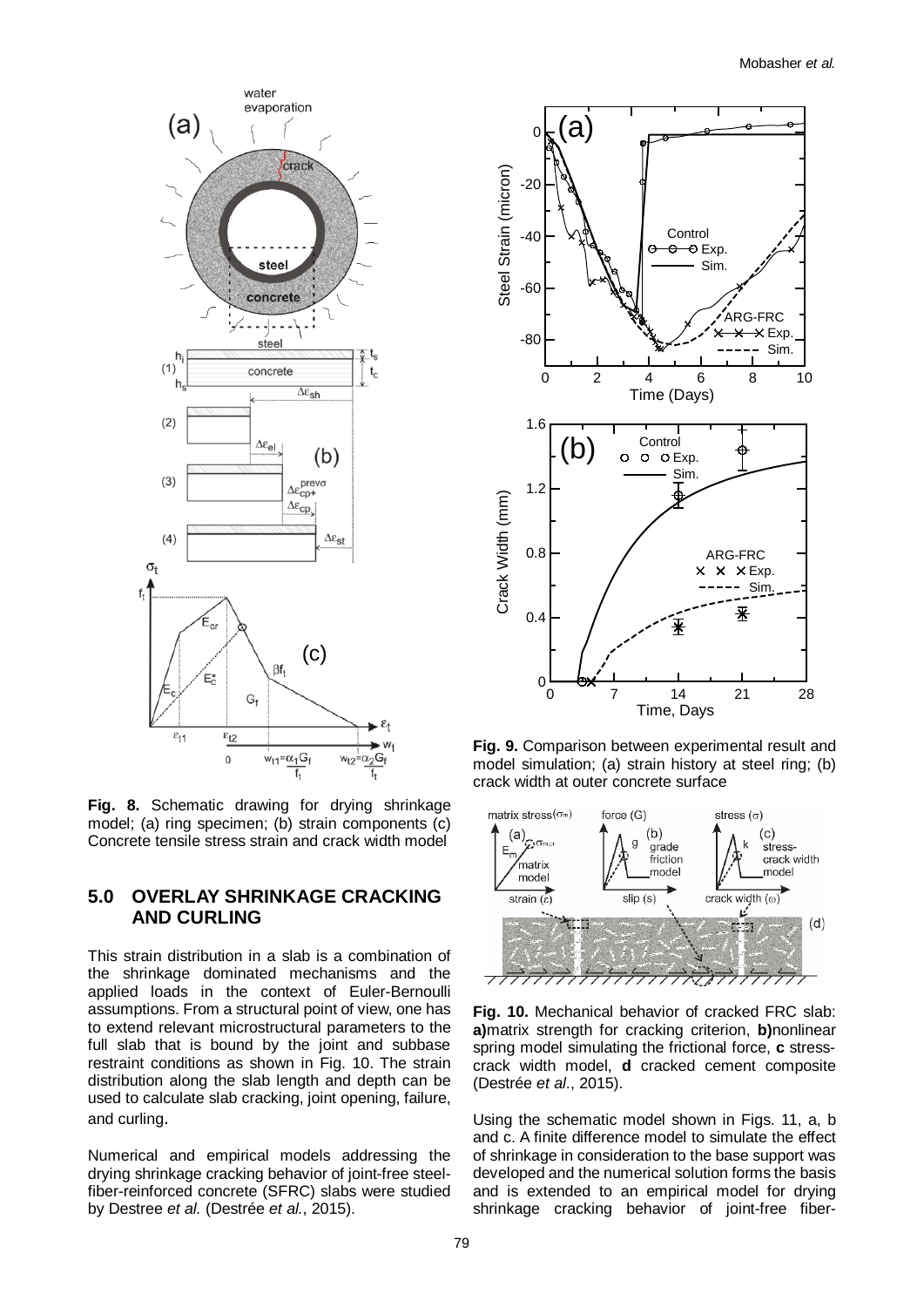reinforced concrete slabs. Fibers would allow for distribution of stresses and reduction of crack width such that the joint spacing can be increased significantly by as much as 100%.



**Fig. 11.** Modelling procedure for curling of a slab. a) Slab strain distribution discretized into N layers and the impose strain gradient due to humidity profile. b) Distribution of total strain into the curvature and tip deflection (Destrée *et al*., 2015).

Using the finite-difference equilibrium solution of a one-dimensional (1D) slab on frictional ground, the formation of multiple cracks in the slab were calculated and compared with empirical crack opening models as shown in Fig. 12a Predicted crack opening as shown Fig. 12b reduces by increasing fiber volume, base friction, and interfacial bond strength. The model was extended to simulate the curling phenomenon in order to explain the corner slab lifting in service.

Effect of water-cement ratio, admixtures, free shrinkage, and mechanical restrictions including base friction were addressed. Fiber dosage, and interfacial bond properties restrain the growth of microcracks into main cracks and reduce crack opening. The modelling procedure to address the curling of a slab uses a discretized N layers through the thickness model and the stain gradient is imposed in each layer using the constant strain in each layer based on the distribution of total strain and curvature generated due to the differences in humidity as shown in Fig. 13. The tip deflection is obtained from the integration of curvature distribution. Tip deflection, or slab lift increases with smaller thickness and longer length of slab.

#### **6.0 CONCLUSIONS**

Various aspects of shrinkage cracking in cementbased materials are addressed. The drying rate of hydrating cement paste during hydration stages is studied using a method based on vacuum drying experiments and analytical procedures. Both micro and macro fibers affect the nature of restrained

shrinkage cracking without altering the evaporation rate. Stages of microcrack coalescence due to plastic shrinkage cracking are analyzed using digital image correlation and a model for internal moisture transfer based on vapor diffusion is presented.



**Fig. 12.** (a) Stress-strain evaluation, and four normalized material responses of a numerical base model: (b) matrix stress distribution (Destrée *et al.*, 2015).

Effect of temperature, wind speed, and relative humidity are studied using fluid mechanics approach for water evaporation from the boundary-layer. Results are then integrated with an analytical approach for the restrained ring specimen as well as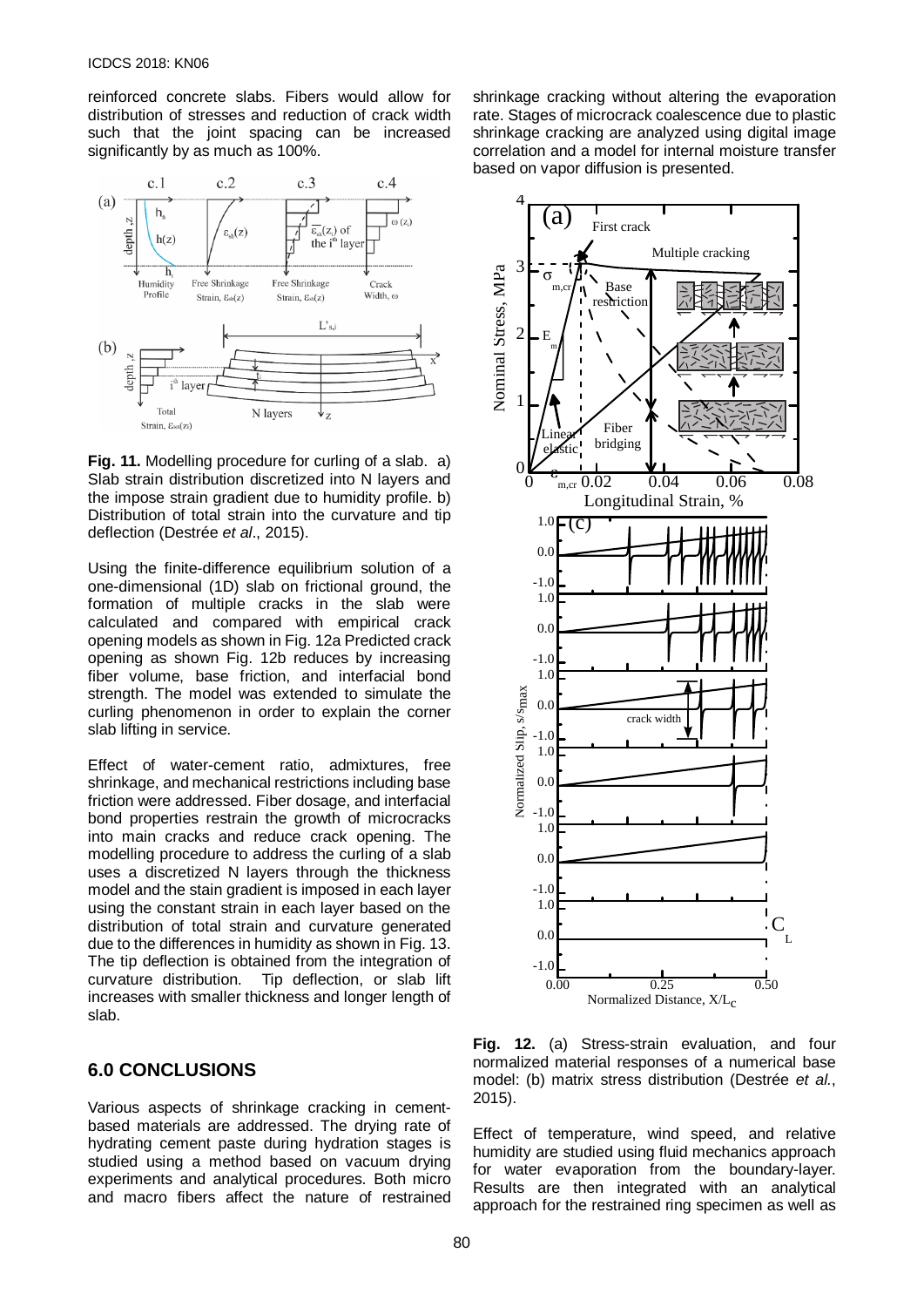a slab on ground in order to predict multiple transverse cracking as well as slab curling.



**Fig. 13.** Tip curling deflection increase at the cracked section with effect of slab thickness, and b) effect of slab length (Destrée *et al.*, 2015).

#### **References**

- AASHTO PP 34-99 Standard Practice for Estimating the Cracking Tendency of Concrete, 2005.
- ACI Committee 224, 2007. 224.1R-07 Causes, Evaluation, and Repair of Cracks in Concrete Structures.
- ACI Committee 302, 2004. 302.1R-04: Guide for Concrete Floor and Slab Construction.
- ACI Committee 544, 2010. 544.5R-10: Report on the Physical Properties and Durability of Fiber-Reinforced Concrete.
- Arya, S.P., 2001. Introduction to Micrometeorology, International Geophysics. Academic Press, San Deigo, CA, United States.
- ASTM C1579-13, n.d. Standard Test Method for Evaluating Plastic Shrinkage Cracking of Restrained Fiber Reinforced Concrete (Using a Steel Form Insert). ASTM International, West Conshohocken, PA.
- Azenha, M., Maekawa, K., Ishida, T., Faria, R., 2007a. Drying induced moisture losses from mortar to the environment. Part I: experimental research. Mater Struct 40, 801–811. https://doi.org/10.1617/s11527-007-9244-y
- Azenha, M., Maekawa, K., Ishida, T., Faria, R., 2007b. Drying induced moisture losses from mortar to the environment. Part II: numerical<br>implementation. Mater Struct 40, 813–825. implementation. https://doi.org/10.1617/s11527-007-9243-z
- Bakhshi M., Mobasher B., Zenouzi M., 2012. Model for Early-Age Rate of Evaporation of Cement-Based Materials. Journal of Engineering Mechanics 138, 1372–1380.

https://doi.org/10.1061/(ASCE)EM.1943- 7889.0000435

- Banthia, N., Azzabi, M., Pigeon, M., 1993. Restrained shrinkage cracking in fibre-reinforced cementitious composites. Materials and Structures 26, 405–413. https://doi.org/10.1007/BF02472941
- Banthia, N., Gupta, R., 2009. Plastic shrinkage cracking in cementitious repairs and overlays. Mater Struct 42, 567–579. https://doi.org/10.1617/s11527- 008-9403-9
- Banthia, N., Yan, C., 2000. Shrinkage Cracking in Polyolefin Fiber-Reinforced Concrete. MJ 97, 432– 437. https://doi.org/10.14359/7406
- Brighton, P.W.M., 1985. Evaporation from a plane liquid surface into a turbulent boundary layer. Journal of Fluid Mechanics 159, 323–345. https://doi.org/10.1017/S0022112085003238
- Brutsaert, W., 1965. A model for evaporation as a molecular diffusion process into a turbulent atmosphere. Journal of Geophysical Research 70, 5017–5024.

https://doi.org/10.1029/JZ070i020p05017

- Carmeliet, J., Hens, H., Roels, S., Adan, O., Brocken, H., Cerny, R., Pavlik, Z., Hall, C., Kumaran, K., Pel, L., 2004. Determination of the Liquid Water Diffusivity from Transient Moisture Transfer Experiments. Journal of Thermal Envelope and Building Science 27, 277–305. https://doi.org/10.1177/1097196304042324
- Cohen, M.D., Olek, J., Dolch, W.L., 1990. Mechanism of plastic shrinkage cracking in portland cement and portland cement-silica fume paste and mortar. Cement and Concrete Research 20, 103–119. https://doi.org/10.1016/0008-8846(90)90121-D
- Destrée, X., Yao, Y., Mobasher, B., 2015. Sequential Cracking and Their Openings in Steel-Fiber-Reinforced Joint-Free Concrete Slabs. Journal of Materials in Civil Engineering 28. https://doi.org/10.1061/(ASCE)MT.1943- 5533.0001377
- Dey, V., Dakhane, A., Neithalath, N., Mobasher, B., 2015. Digital Image Correlation on a 2D Restrained Slab to Quantify the Early-Age Shrinkage Cracking Characteristics of Binder Systems. Presented at the ACI Fall Convention, Denver, CO, United States.
- Dey V. Kachala R., Bonakdar A., Neithalath N. Mobasher B., 2016. Quantitative 2D Restrained Shrinkage Cracking of Cement Paste with Wollastonite Microfibers. Journal of Materials in Civil Engineering 28, 04016082. https://doi.org/10.1061/(ASCE)MT.1943- 5533.0001592